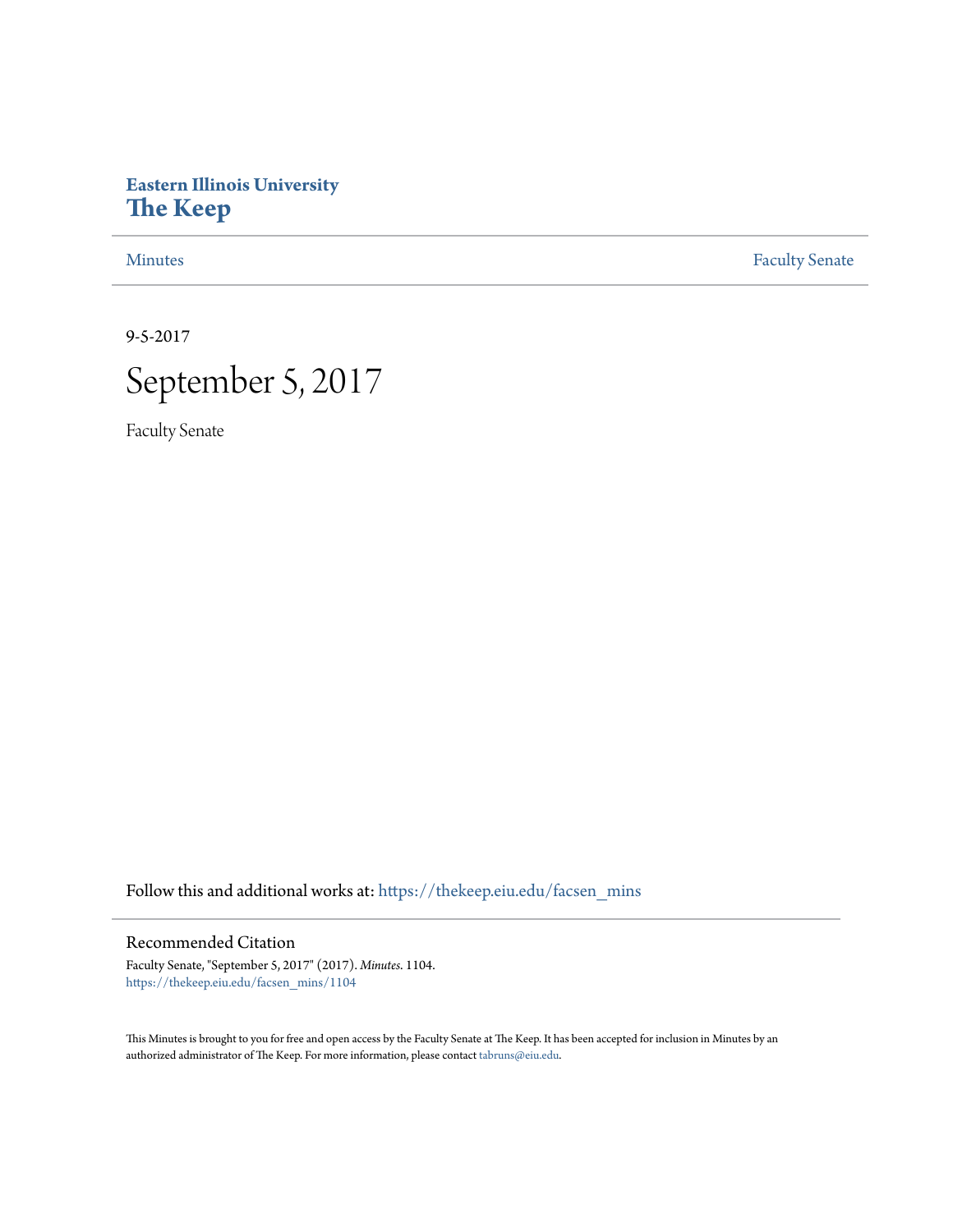# EIU Faculty Senate Session Minutes

5 September 2017 ▪ 2:00-3:50 p.m. Witters Conference Room 4440, Booth Library

The 2017-2018 Faculty Senate agendas, minutes, and other information are available at [http://castle.eiu.edu/facsen/.](http://castle.eiu.edu/facsen/) *Note: These minutes are not a complete verbatim transcript of the Senate meeting.*

Senators present: T. Abebe, S. Brantley, T. Bruns, E. Corrigan, S. Eckert, S. Gosse, N. Hugo, K. Hung, J. Oliver, J. Robertson, G. Sterling, J. Stowell, C. Wharram, J. Williams, B. Young

Guests in attendance: Jay Gatrell (Provost/VPAA), Chrissy Miller (DEN), Jon Blitz (UPI), Newton Key (Faculty Development), Darren Hendrickson (Sociology-Anthropology), Nora Pat Small (History), Bonnie Laughlin-Schultz (History)

Session called to order by Chair J. Robertson at 2:01 p.m.

#### I. Approval of Minutes from August 22, 2017

Motion to approve by Young; seconded by Stowell Discussion: [*Young opines that complex discussion was well-represented in the minutes*] Vote: 14 in favor, none opposed, no abstentions Motion carried; minutes approved without further modification

#### II. Executive Committee Report

ROBERTSON: CUPB will be meeting on Friday, I will be there – Exec Cmte scheduled to meet with President Glassman next Tuesday, I will confirm – I received communication from Provost's office re: upcoming date for IBHE

GATRELL: we'll be at Western Illinois for IBHE meeting on Sept. 19th

#### III. Committee Staffing for 2017-2018

ROBERTSON: thank you for volunteering; I assembled your self-nominations, committees are pretty well filled, just need to work out a few details

[*general agreement to work through the list, then vote to approve committees all at once at the end*]

*tentative rosters listed below as distributed; asterisk indicates chair; see [Committees](http://castle.eiu.edu/facsen/subcommittees1718.php) page for finalized list – note: generic appointment confirmation dialogue omitted*

Nominations Committee: \*Oliver, Williams, Brantley

Elections Committee: \*Stowell, Williams, Brantley, Oliver

ROBERTSON: how many members should serve on Elections?

HUNG: Sen. Stowell can speak to workload

STOWELL: I'm the point of contact for ITS, I manage forms, committee provides moral support – fourth member not necessary

Faculty-Staff Relations Committee: Hugo, \*Hung, Bruns, Wharram, Corrigan

HUNG: scheduling was difficult, making sure one of us could attend the monthly Staff Senate meeting CORRIGAN: also finding a time when we could all meet with Staff Senate due to disparate schedules HUGO: I can chair if needed, unless someone else wants to

ROBERTSON: would you like to continue chairing Awards?

HUGO: if someone wants to take over, that's fine; it's not too work-intensive – I prefer Awards, already having experience as chair of that committee – Brad Green will be transitioning, getting a new member at Foundation office that will be working with Distinguished Faculty Award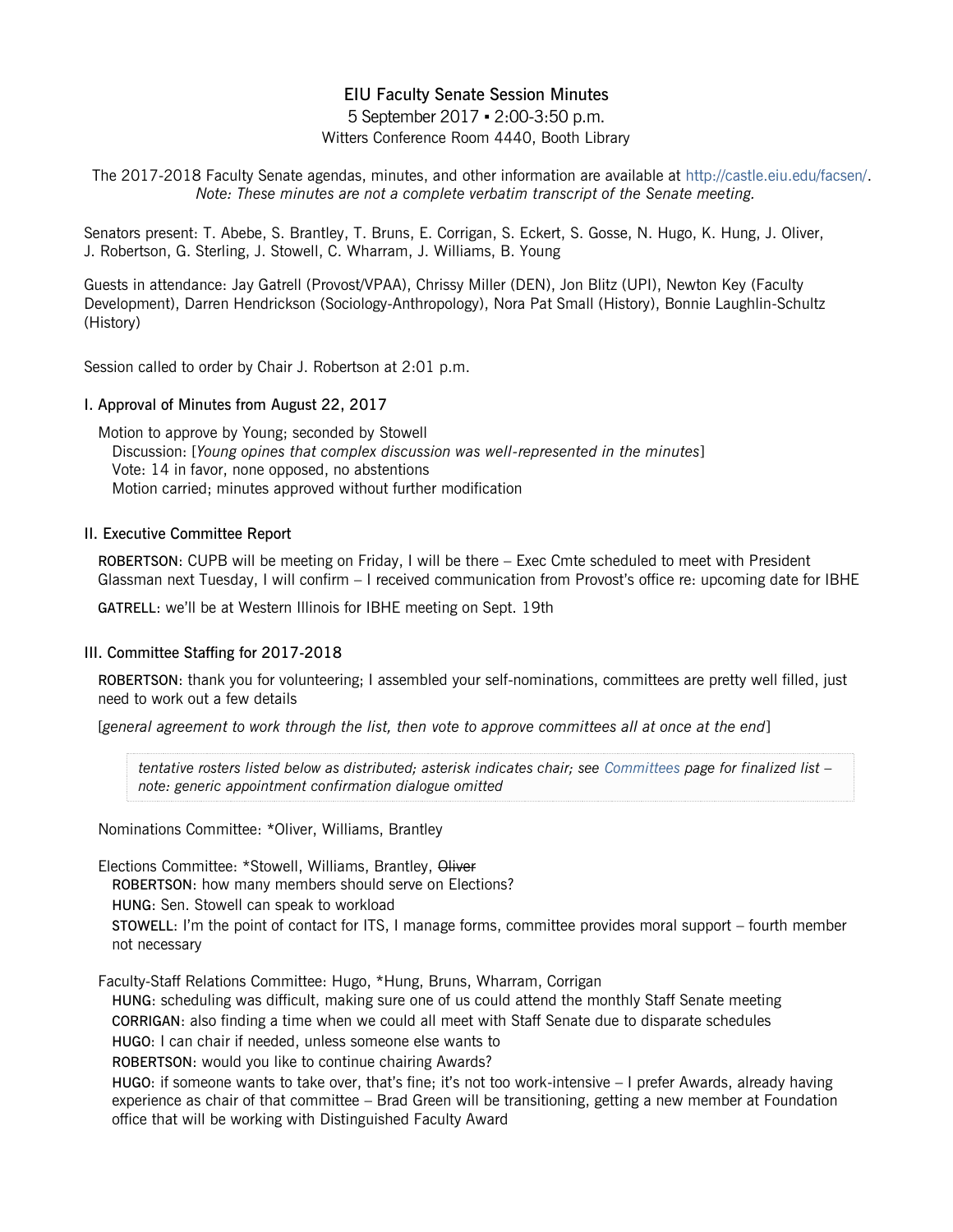BRUNS: no one should have to chair more than one committee CORRIGAN: I'd like to continue as a member but step down from chairing ROBERTSON: [proposes Hung to chair Faculty-Staff, Bruns to chair Faculty-Student] – continue with five members, can alternate attendance at Staff Senate meetings

Faculty-Student Relations Committee: Hung, Hugo, \*Bruns, Wharram, Student VP ROBERTSON: I haven't heard any response from Student Senate about a student representative to join us CORRIGAN: I received email earlier today from Rebecca Cash, new Student VPAA – I replied, copying you [Robertson] and Sen. Stowell, to let her know about today's meeting and sent info re: future dates

Budget Transparency Committee: \*Sterling, Eckert, Wharram, Brantley ROBERTSON: how many members? STERLING: doesn't matter, we usually met and discussed as a group rather than dividing up work, extra bodies welcome but not needed for workload ROBERTSON: [in that case, proposes Brantley be removed from roster due to long list of other service activities]

Faculty Forum Committee: Sterling, Williams, Eckert, Young, \*Abebe

Awards Committee: \*Hugo, Sterling, Williams, Corrigan, Young, Student VP HUGO: [clarifies membership composition of Distinguished Faculty and Mendez award committees according to Bylaws], last year I coordinated nomination materials but did not vote ROBERTSON: [proposes that Corrigan be removed from roster due to Recorder duties]

Ad-Hoc Committee on Extracurricular Activities: Sterling, \*Eckert, Abebe, Wharram

Parliamentarian: vacant? ROBERTSON: do we need a parliamentarian? BRUNS: it would be nice to have one if needed HUNG: I volunteer to study up on Robert's Rules ROBERTSON: [designates Hung as parliamentarian]

GOSSE: I'm not appointed to any committees; I didn't reply to call for volunteers – I served on Awards and Extracurricular last year, either would be fine [*Gosse is then appointed to Extracurricular Activities*]

Motion to approve all committee rosters: Bruns, seconded by Eckert Discussion: none Vote: 15 in favor, none opposed, no abstentions Motion carried

#### IV. Provost's Report

GATRELL: official 10-day enrollment numbers scheduled to be released tomorrow – it's positive, but I want to be transparent that we still have challenges ahead – the highlight is that transfer student numbers have increased

GOSSE: anything we can do to help you?

GATRELL: I have met with several departments, getting to know personalities as well as programs – once my tour is done, I will have a better sense of campus resources and how faculty can help advance – Sen. Stowell may be contacting you about HLC documentation; wonderful opportunity to serve, willingness to support academic affairs would be appreciated

STOWELL: 10-year cycle for reaffirmation of accreditation, but 4-year report in new cycle

GATRELL: all 5 standards but abbreviated version approximately half the length

STOWELL: the last report was more than 74,000 words; the next report is limited to 35,000

GATRELL: data have to be updated, to reflect our initiatives; once that's submitted, learning outcomes will come to the forefront as we prepare for the 10-year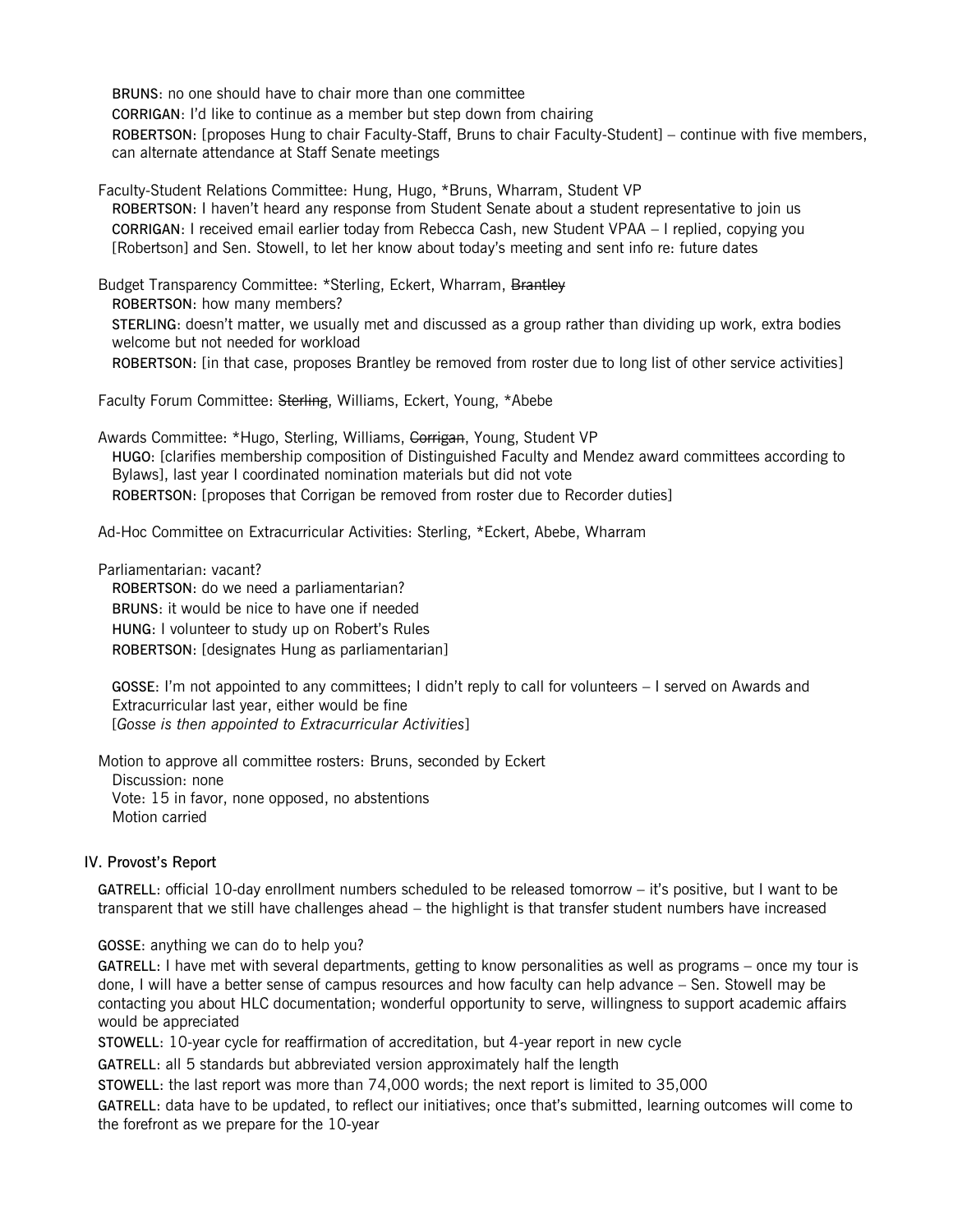STOWELL: impression of marketing feedback?

GATRELL: branding resonates with me personally – the market isn't us  $-1$ 'm excited about the direction we're moving and broader recruitment initiatives

OLIVER: are you continuing any of your predecessor's initiatives?

GATRELL: high impact practices focusing on undergraduate research; new program focused on faculty mentoring, allocated FNA recovery monies to expand those practices; Bob Chesnut issued RFP  $\sim$  2 weeks ago, due date is Oct. 2; within that is study abroad – the other piece high on our agenda is learning outcomes

HUNG: faculty/student research collaborations have been slowed down because of budget problems in the last two years – long-term impact of suspended CFR grants and reduction in Faculty Development – initiatives are important to jumpstart the process of getting research back on track

GATRELL: Williams Travel Grants for graduate students have already been renewed and increased – graduate student research fund also still available – research & creativity and mentoring of students are high priorities for me

ABEBE: email sent from the Deans to the faculty of the various colleges re: travel funds – allocation of funds has been delegated to the Deans, centralized in Deans' offices – I'm not sure that's the best thing, now rationale for travel goes directly to deans instead of department chairs

GATRELL: that was my call  $-$  I'm committed to normalizing budget processes and getting Ledger 1 travel underway  $$ most efficient way to do that was to assign [travel fund distribution] to the deans, have them determine the most appropriate process for their colleges – resources are limited (\$11,000 spent on faculty travel in the last academic year) – control spending from budgetary perspective – traditional travel related to clinical rotations and teacher education will continue as-is at the departmental level – my hope is that next year we'll have a framework that looks more familiar

## V. Committee Reports

ROBERTSON: let's circle back to briefly discuss the upcoming elections and any nominations business to be taken care of

STOWELL: 5 elected positions sent out to faculty; after sending out the call, I was notified that CAA needs a one-year replacement for this year due to medical leave – my recommendation is to offer the replacement position to the candidate who comes in second with votes for the at-large position – I've received only two nominations so far – we need to hold the elections in a timely manner; if the slate doesn't get filled we could extend the call for another week, but still aiming to have all positions filled and vetted by end of September

HUNG: I like the idea of the second-place vote-getter as replacement since they've already put their name in to serve, instead of a second round of solicitations

ROBERTSON: moving on to nominations, handful of replacements to consider because faculty left the university – fully staffed on Faculty Development Advisory Committee or need COS representative?

OLIVER: Amy Rosenstein sent updated list of populated committees as of Fall 2017 – [reads off names, colleges, term expiration dates of members listed under FDAC]

KEY: a number of people had to rotate off

OLIVER: list needs to be reviewed – Rosenstein highlighted a few positions: Library Advisory Board needs nomination for LCBAS position to serve 2017-2020, Parking Appeals needs an alternate for 2017-2018, need a replacement on Textbook Rental Advisory because Svetlana Mitrovski has left

BRUNS: there's an opening on the Brand Champions committee because Molly Niesen is gone

ECKERT: [*correcting erroneous listing under ACA*] I received notification in May that I'm on the ACA Committee HUGO: there's another colleague on three committees who's no longer at the university

ROBERTSON: most streamlined thing to do once we update the [appointed positions list] on our website, spread the word to contact us and let us know of any issues

HUNG: publicize the list and ask people to tell us if there's something wrong?

ROBERTSON: people contact me to ask who's on their committee and I point them to the website, communication issue – clean up what we can, publish, then direct the people in charge of committees to let us know if there's anything further to address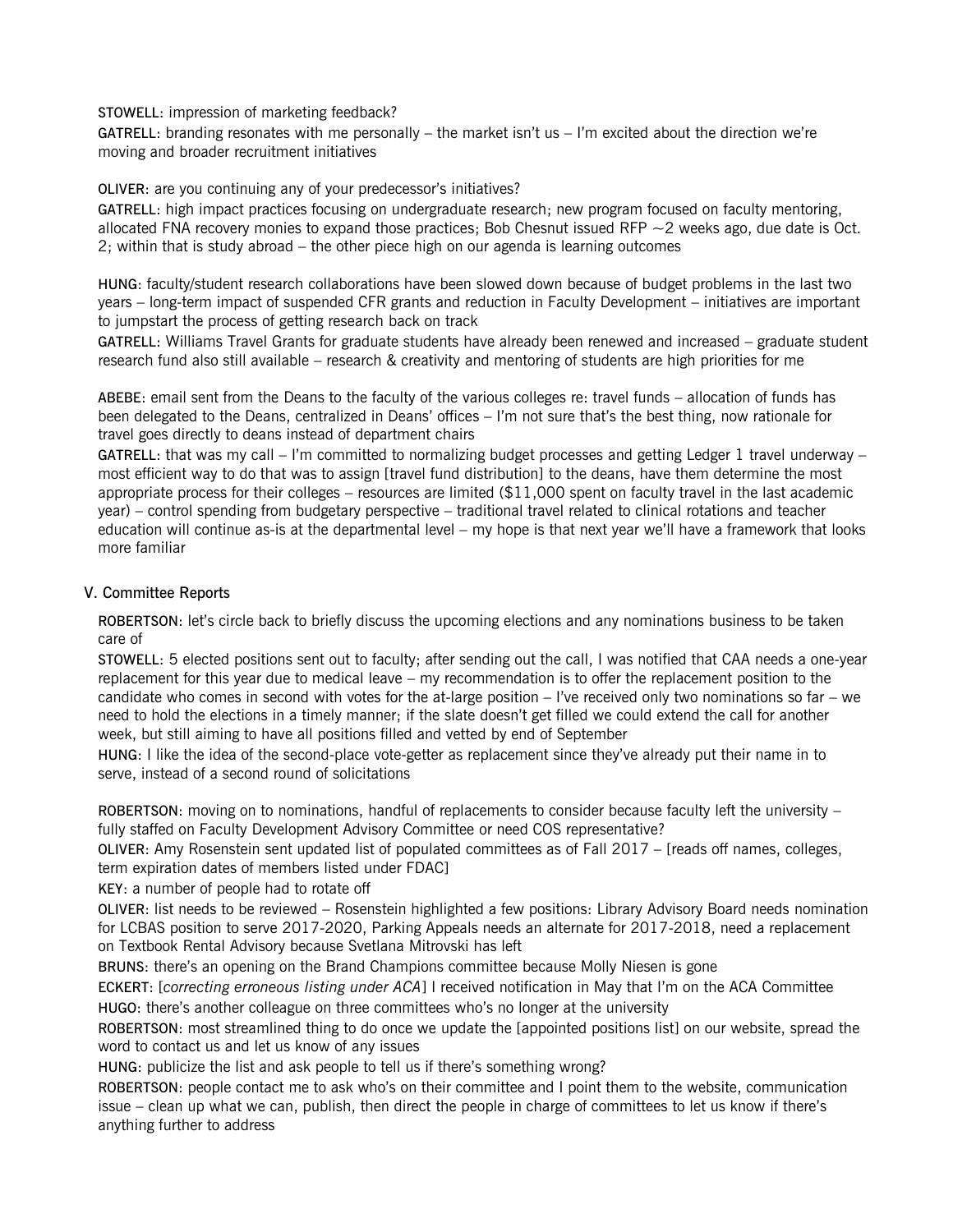BRUNS: should we all email Sen. Oliver? OLIVER: yes please

## VI. Guest: Professor Newton Key, Interim Director of Faculty Development

KEY: Faculty Development Advisory Committee had more changes than normal last year – I've been Director of Faculty Development for a full year now, going around and meeting with various groups, telling them who we are and asking where you'd like us to go – there's myself in a half-time position and Raquael Logan (GA, graduate student in Communication Studies), the Faculty Development Advisory Committee and that's it – we're already off the ground with new faculty orientation; I've learned to keep orientation going through the year; I've done follow-ups with those who've been here a year – 14 faculty members attended orientation, [out of] 11 Unit B and 20 part-time faculty this year; some have been here before, some are new; some couldn't attend but we've established a D2L course shell for new faculty with materials we've handed out – what Faculty Development does: ongoing groups, faculty reading group (*Small Teaching* last semester, we'll continue it this semester), find out if anybody has used that in their classes – looking at books to introduce in Spring, participants receive a free book – good to talk outside department – teaching squares last semester, try to start up again this semester > go to others' classes and reflect on your own teaching; led/organized by Gene Deerman and Jon Oliver, need someone new to run those – trying to establish monthly thematic brown bag in Edgar Room, maybe digital humanities or innovators in D2L – more standard workshops, e.g., faculty mentoring student research on Sept. 13 – Faculty Development also works with other groups such as Sponsored Research and CATS; working with MEI on inclusivity (diversity conference coming up) – support grants have been mothballed but partnership grants are continuing; will have some funding to help with individual registrations for Faculty Summer Institute; last year I paid for anybody giving a session, will pay for attendance this year; also registrations for Brightspace Illinois Connection – would like to set up Faculty Fellows to go to Wakonse teaching/leadership camp in Michigan; talking with student government and Terri Fredrick to send a group to student conference at the same time – two D2L course shells, one for new faculty and one for all of you – subscribing to 20-minute mentor videos – one position needed on FDAC is COS, if I could forward names for Faculty Senate to vet; striving for wide representation from the college instead of multiple people from the same department – all-encompassing mission statement is a little too much for current staffing, would like to revise statement to fit closer to reality and bring it to Faculty Senate

ABEBE: mission statement has developed over many years, has grown over the course of many editions – I suggest keeping the mission statement (so as not to alienate people on campus who have worked on it) but identify what you wish to do faced with budget diminution and other constraints on resources

BRUNS: is there a vision statement? maybe that should be the vision (aspirational), mission should specify what you can actually do

ECKERT: who is going to teach faculty writing course?

KEY: we didn't do it last year; Gene got a little bit of money for it, there isn't the money right now to pay someone to do it – I would like to do it, it would have to be me, there's a limit to what I can do – need a number of participants at the outset because within 4-5 weeks into the semester people start to get overwhelmed, dwindles down to a very small group by the end of the semester

HUGO: my group started with 8, ended with 2 or 3 people; dropped fast, about 4 weeks in

HUNG: I have served on FDAC for four years – board made up of faculty, mix of Faculty Senate and Provost nominations; full list is 14 members – for a campus like EIU where our primary mission is to educate students in a quality manner, it's important to have an engaging Faculty Development office – [expresses appreciation for Key's directorship] – since we're sailing into calmer waters financially, we can find more resources – several hundred faculty on campus; to really support what Faculty Development needs to do is not possible on a tin can and a shoestring – we're doing it now to the stage where we can say we have [a Faculty Development office] so we're not outcompeted by other campuses, but the amount of programming is not at the level where an institution of this size should be – we need to raise our game to be competitive with benchmark schools – we're relying heavily on the goodwill of campus faculty to volunteer their time and expertise; moving forward maybe we can lessen the burden, bring in outside speakers like we used to, raise it back to where it was four years ago – impacts all of us as a faculty body, we all benefit from the outcome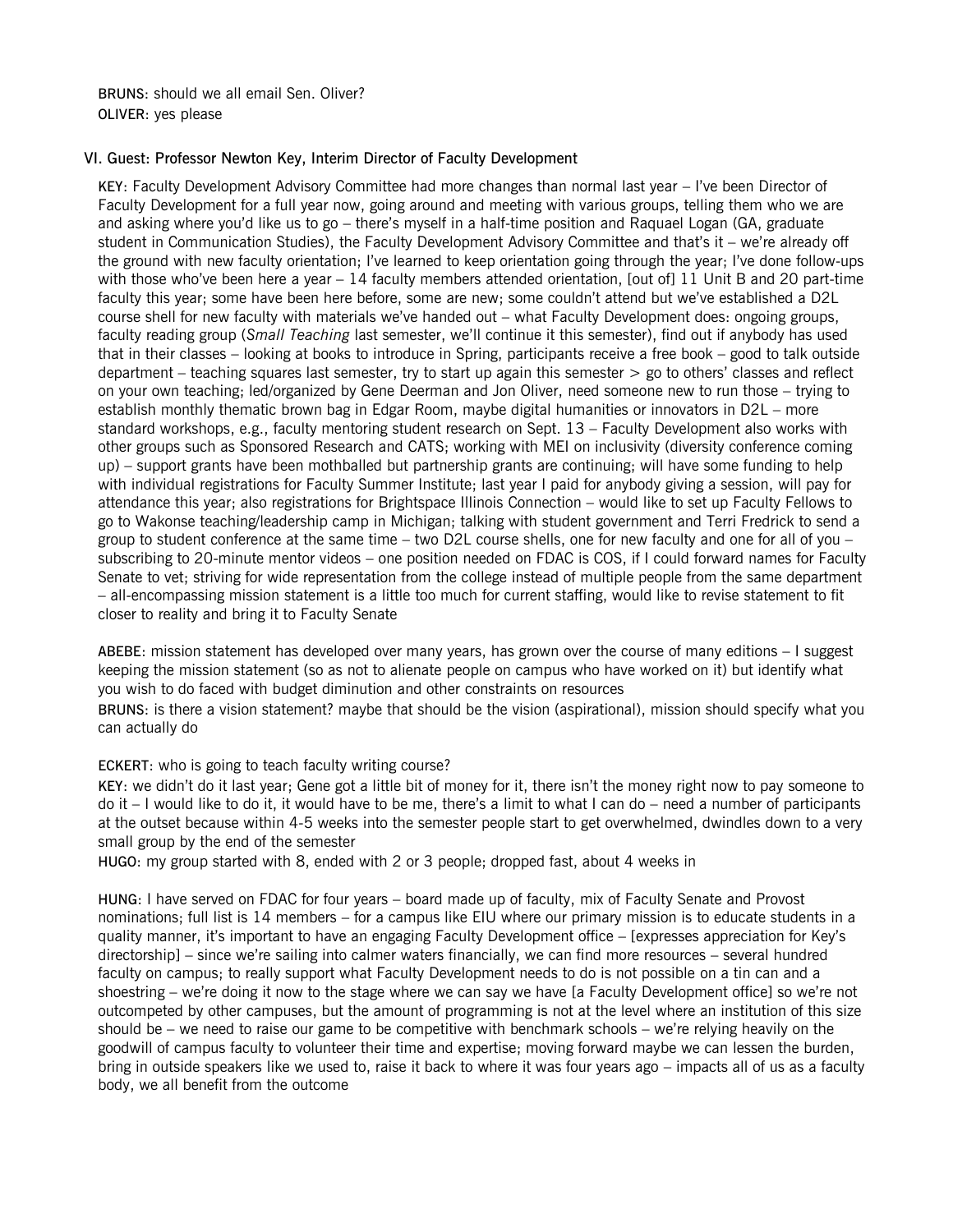GOSSE: Newton, you've done a great job with very few resources – having a Faculty Development course page is brilliant, but how do you drive people to it – I'd love to see webinars, teaching tips that we can contribute and learn from

KEY: are you volunteering? :)

GOSSE: you just have to make it inviting, with multiple motivations, e.g., video of the week, best practices KEY: played around with D2L site this summer, used it as sort of a blog – looking for additional contributors to share around, build up materials – we have some materials on YouTube – videos of whole workshops are too long, is there a way to summarize – build up on both the regular site and D2L – more things that I can embed, still learning how to do it – time factor

HUNG: online resources are nice for a distributive model – but interaction of actual meeting workshops is great, too

KEY: returning to Sen. Hung's suggestion to bring in speakers > we'd have to bring somebody in on the cheap, I think we'll have money in the spring – not looking to build up lots of workshops because people are still timestressed – number of faculty has also shrunk, can't expect huge turnouts, how many are actually on campus on a given day

YOUNG: I want to talk in favor of face-to-face and small scale – I agree that with too much going on, attendance tends to be disappointing – I took part in a teaching square last spring, 4 people (2 History, 2 Sociology); one of the best things I've done with Faculty Development since I've been here; it was decentralized, we attended one meeting to prepare us for it and then organized the rest ourselves; I went to everybody's class twice, and I learned a lot from it; it's different from class visits for DPC, here you learn how other people connect in another discipline – I'm sure it's had a big influence on how I think about classes – my only regret is that we never had time at the end to get together for feedback

KEY: we were planning to have one for all teaching squares at the end

YOUNG: if more faculty learned about this [opportunity], that it's easy and doesn't take up a lot of time HUNG: Sen. Eckert and I participated in the first [teaching square]; gain a lot out of it for the time put in, but you still have to convince people to commit to 5 hours; when you get into it, it's quite enjoyable

KEY: last year we did a Qualtrics survey of professors, 20-25% response – the downside was that everybody wanted everything, but it did give me a sense of constituencies – not doing one this year, maybe every other year to get a sense of what people are looking for

ROBERTSON: [states need to move on to teleconference; expresses appreciation to Key for coming in to talk]

## VII. Proposal to Rename Douglas Hall

A. Teleconference with Chris Hanlon

*Please refer to the appendix for a summary submitted by Prof. Hanlon due to a poor audio connection during the conference call.*

#### B. Senate Discussion

ROBERTSON: thank you to Sen. Sterling for the comments you sent [to Senate members by email]; I wasn't sure if it was intended as public or private so I didn't include it with the communications I sent out, but I appreciated the points that you raised – my primary issue is that although the intent in 1951 was to name the buildings after the debate, they named one after Lincoln and one after Douglas – the issue is that we have incoming freshmen who live in that hall – to be fully sensitive we should consider that intent to honor the importance of the debate, the historical context explaining that is on a plaque in a different building

YOUNG: Dr. Small was on the original committee; [*addressing Small*] you read the minutes of the meeting where the naming decision was made, so my question for you is: was the intent to honor Lincoln and Douglas or simply to commemorate the debate?

SMALL: my recollection is that the minutes mention only the debate – official names are Lincoln and Douglas Halls, not Abraham Lincoln Hall and Stephen Douglas Hall, only surnames – the intent was to commemorate the debate that occurred in Charleston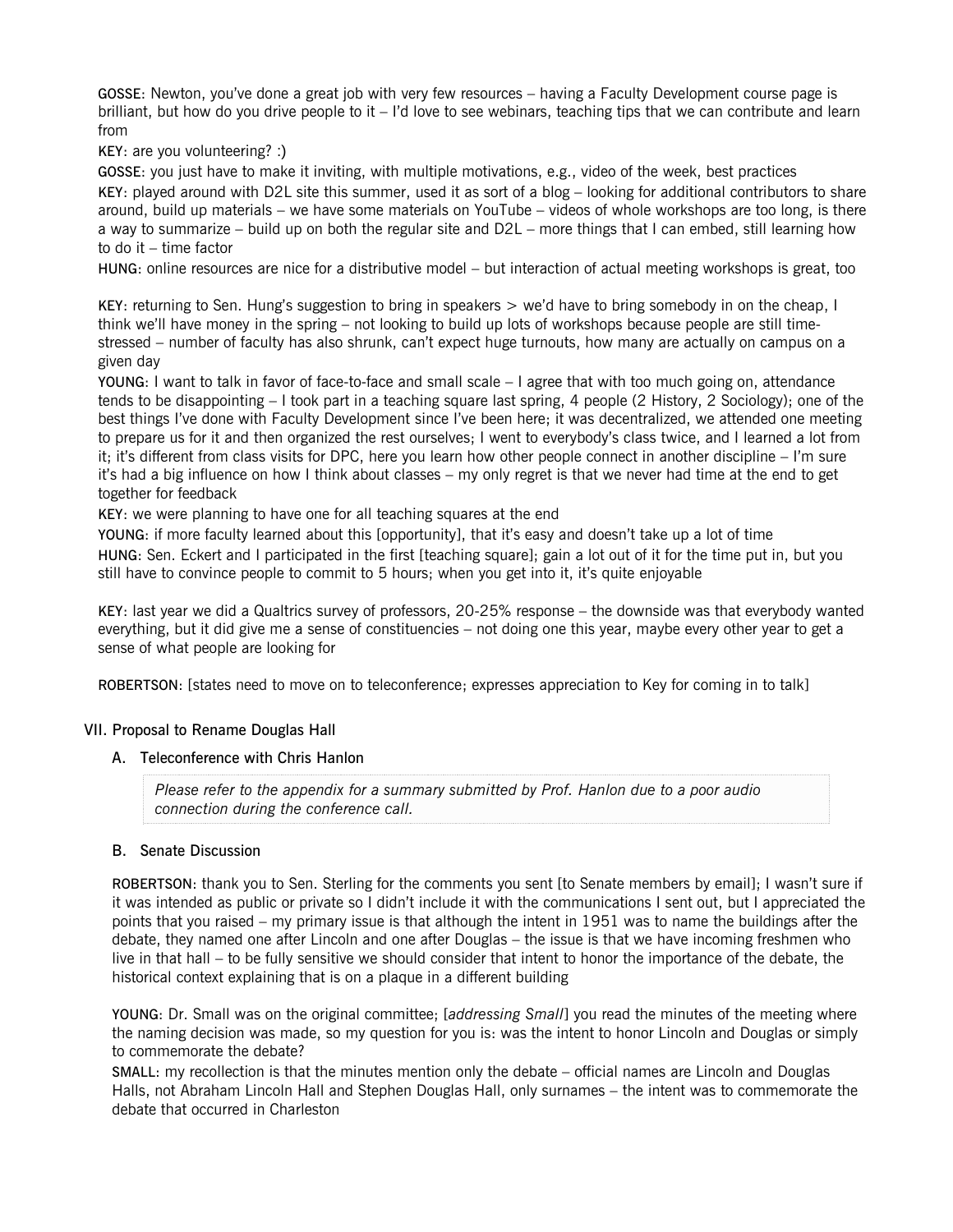YOUNG: secondly, thank you to Sen. Robertson for sending the [Yale document,](http://president.yale.edu/sites/default/files/files/CEPR_FINAL_12-2-16.pdf) which was the result of a whole year's work by a committee of 12 professors and alumni charged not with a decision or recommendation regarding the naming of a specific building (although controversy over Calhoun College generated the charge) but to reflect upon the principles involved in naming – I would be willing to propose writing a resolution thanking Chris Hanlon for bringing the matter back before us – among the principles, renaming on account of values should be an exceptional event – strong presumption against renaming based on values associated with its namesake, consider only in exceptional circumstances – I do not have a (grief?) one way or the other but a decision should be made with the whole community involved – conscious of the importance this community accords to the debate, the most important thing ever to happen in Charleston – at a time when we're being advised to find better ways of communicating what's special about Charleston and its cultural and intellectual traditions – I don't have a specific proposition to make, but we could approach partners in the university, notably Staff & Student Senates, with the state of the discussion, launch a yearlong process of considering it – next year would be the 160<sup>th</sup> anniversary of the debate – suggest that we involve students, essay contest with cash prize, challenge people in the arts to come up with projects around what this signified – Hanlon ends his memo with a rhetorical flourish: Eastern should disown Douglas and renounce his legacy publicly; further specifying his understanding that Lincoln's eventual ascension to the presidency is the true importance of the debate … but is it? – it seems to me that you can't take something that happened in 1858 and say it precipitated the Emancipation Proclamation, but there is a connection, it would be interesting for our students to explore this – [American Historical](https://www.historians.org/Documents/AHA%20Letters/AHA%20Statement%20on%20Confederate%20Monuments.pdf) Association statement on [confederate monuments](https://www.historians.org/Documents/AHA%20Letters/AHA%20Statement%20on%20Confederate%20Monuments.pdf) formulated in the wake of Charlottesville, points out difference between monuments in honor of Confederate figures who sought to tear the country apart and Northerners who served the country even if they held views that are unacceptable today – also article from the New York Times on Aug. 25, ["Far from](https://www.nytimes.com/2017/08/25/us/monuments-confederacy-remove-rename.html)  [Dixie…"](https://www.nytimes.com/2017/08/25/us/monuments-confederacy-remove-rename.html) shows a potentially useful reconsideration of the way we think about monuments and history, can renew our sense of being part of a democracy together but it can also lead to ugly polarization – Aug. 29 Times-Courier editorial reprinted from the Bowling Green (Ky.) Daily News, I don't agree but pass it along as an exhibit of public interest in these kinds of questions – consider how the people who write editorials are going to see it, not to say we shouldn't defend principles worth defending because people won't like it, but respond in a dignified and considered way

STOWELL: what's generating the second wave reviving this debate on campus? Important to ask – outcome last time produced an exhibit, which I hadn't visited before this second round; very informative, raises issues about a sensitive topic appropriate for our university campus to think about – what are we marketing about this name on our website? the only statement appears on the [residence hall page,](http://www.eiu.edu/housing/douglas.php) it states that the building is named after the debate, doesn't lay claim to Douglas or his views – involve the whole community in this conversation, tied to history of Charleston; important to look at those views, something that can continue to be an educational opportunity

GOSSE: I would change that name in a heartbeat if you convinced me it would be beneficial for this learning community – I don't see it as revisionist, it's a matter of how our values now are presented to the world – I'm still not sure, but I'm for change

HUNG: it's difficult to judge thoughts and actions of a different time by current standards – I found an article on the antislavery movement of the early 1800s, prior to Lincoln-Douglas debate – it's clear that there's complexity to it, even people we regard as pro-emancipation held views we now consider unacceptable – Douglas existed at that time, surrounded by oppositional views to slavery, some peers were abolitionists  $>$  so we're not necessarily judging by a different standard but judging by his peers' values too – I am personally not sold on the narrative that this is about the debate and therefore not about commemorating the viewpoint held by Douglas; it's the same qualitatively as saying that the Civil War was about states' rights – we say the hall is named after the debate, but what was that debate about? the debate was about slavery, its expansion to be more precise – in that context the hall was named after a debate about the legitimacy of slavery  $>$  no period after "debate," that is the full sentence – presenting it as a full sentence gets a different response than saying it was a debate about an unspecified topic; by naming the topic we change the tenor of conversation – by virtue of the way it's named, it's difficult to convey to the public that the name refers to a historically significant event that happened in Charleston; shortened name creates confusion about what is being commemorated [draws parallel to Stone Mountain in Georgia] – the shortening of the name commemorating that a debate happened, not about the merit of the debate, is too subtle a point to communicate in a name shorter than a paragraph – if we can't fit it in the name of a building, then maybe we shouldn't do it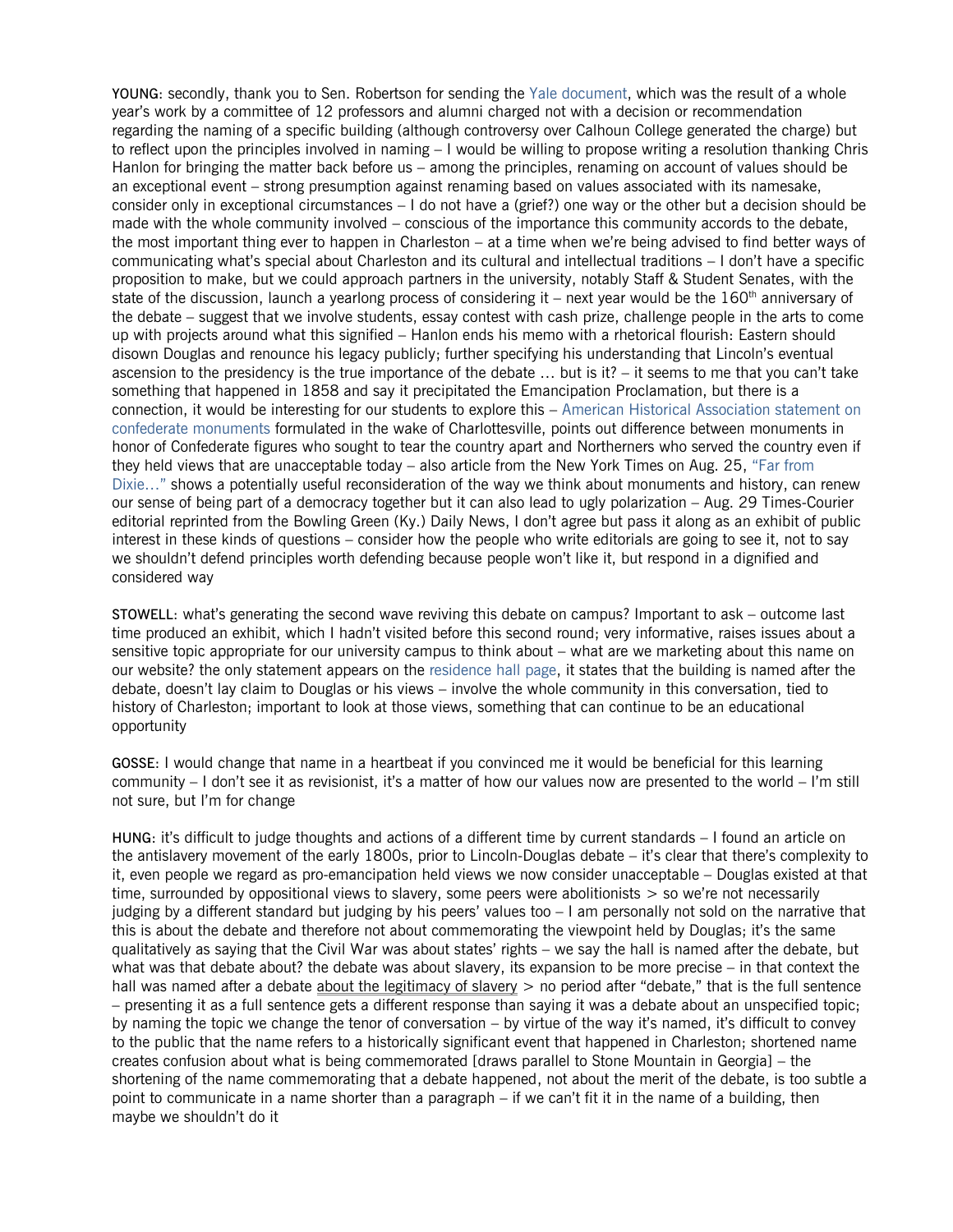#### ROBERTSON: let's move toward wrap up

WHARRAM: complex question – I don't necessarily disagree with either the original letter or the response – I don't think we're addressing the right issue in talking about Douglas as an entire complicated figure, we're talking about the debate and about Douglas who presented ideas in the debate – contextualizing is the naming of the building is extremely important – the intention to name after the debate got lost because of separate buildings, makes it difficult for people to see the connection – the exhibit in Stevenson Hall allows the connection to be seen – "Debate Hall" would actually commemorate the event more clearly – but in reading the debates, that's all it's about, all they talk about is slavery – we have a physical manifestation on campus of one person who became the historical avatar of emancipation (Lincoln's last speech before death was about citizenship for blacks) and one person who clearly argued against those things – it makes me think that because of the context (the Yale report is clear about this) how the naming process is so important, the fact that it was named after the debate, not after Douglas the historical figure but the Douglas in the debates who said those things, we should be able to honor the local community and the history of the region by calling it Debate Hall – find a way without right/wrong, without demonizing – something that more accurately reflects importance of debate YOUNG: I agree

BRUNS: I don't have the eloquence of other senators but my general thought is that we as a society have not yet come to terms with what we have done, with slavery – reflected in positions we hold – we talk about passing judgment on people from another time  $>$  slavery is a timeless guilt, then and now  $-1$  don't buy the argument that it was moral and legitimate back then – question of values, what was Douglas as a person, what does the historical event mean to our community, what does it mean for our students living in this building – there's the name: Douglas; that's what they see, we can't divorce values from that

ABEBE: I want you to look around, look at the person next to you—the policy that was advocated was that, so that the people who were affected are not here today—I wasn't affected, you weren't affected—the rarity of those people in this room should say something to you: they're not here to argue their point or respond; it is precisely that policy (advocated by Douglas) that caused their absence here, in part. The second point I wish to make is that slavery was not so much a labor system as it was a property regime, with slaves serving not just as workers for free, but as commodities. In this sense, and as an economist, I see that as individuals being hoarded, commoditized and then, monetized. If you can live with that, then fine. It is not just my values that have been affected. The separation of individuals, the complete disregard of individuals as humans—that is the value that was violated.

ROBERTSON: thank you, we'll continue discussions in a couple of weeks

Session adjourned at 3:59 p.m.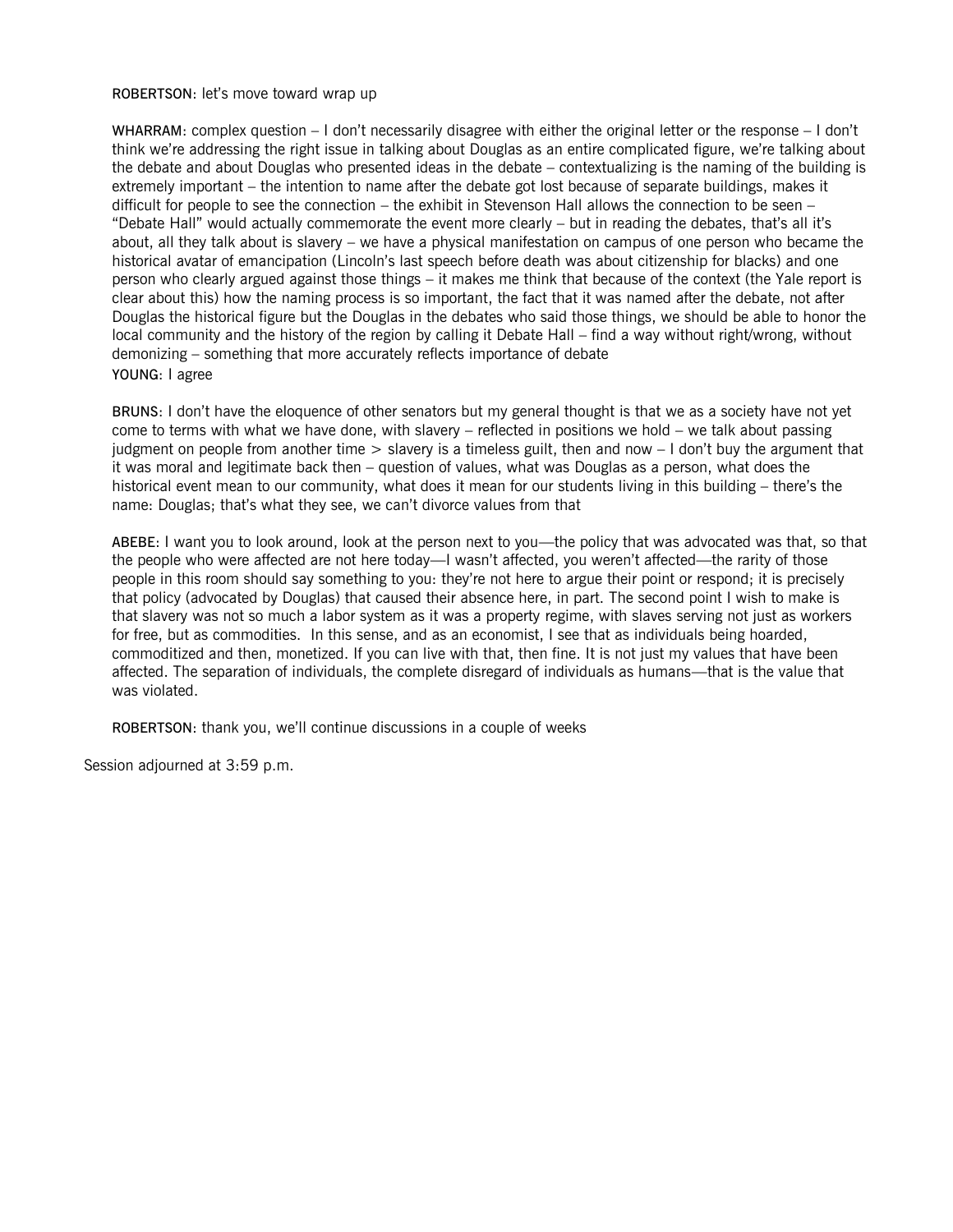#### APPENDIX VII.A. Proposal to Rename Douglas Hall - Teleconference with Chris Hanlon *Summary submitted by Prof. Hanlon due to a poor audio connection during the conference call*

6 September, 2017

Dear Jemmie and members of the Faculty Senate,

I'm sorry to discover that our audio connection was so poor during our conference call earlier this week, but am grateful for this chance to put my remarks in writing. I also want to offer my thanks to the Faculty Senate for giving this proposal such serious thought. I have just a few further comments to offer: a couple of remarks in response to the rejoinder I've elicited from some members of the History Department, and then a bit more in light of the document produced at Yale concerning renaming.

First, just a few things I want to point to regarding the statements my colleagues in EIU's History Department offer in their letter. The first point I want to address concerns their suggestion that Douglas Hall is not actually named after Stephen Douglas—that it is actually named in honor of the debate that took place in Charleston between Douglas and Lincoln. I have reviewed the primary materials concerning the naming of Douglas Hall (which I'll get into in further detail below), and have to confess I'm confused by this statement. The name of the building I propose re-naming is Douglas Hall. I don't see how such a name does not commemorate and enshrine Stephen A. Douglas. Moreover, if the authors of the History faculty's letter do not believe themselves to be defending a memorial to Stephen Douglas, one is struck that the remainder of their letter is indeed an attempt at defending Stephen Douglas.

If the building did not commemorate Stephen Douglas, but rather only the 1858 debate, it might be called something like "Debate Hall" or "1858 Hall." (Both are interesting possibilities, I think.) At the risk of carrying this point too far, I'll also suggest that if the building was named to memorialize the debate and not Douglas, it doesn't do so effectively. The current configuration at EIU (one building for Lincoln; another, the same size and appearance, for Douglas) leaves open a series of bad historical interpretations: for instance, that both Lincoln and Douglas ought to stand upon more or less equal footing in our collective memory; that though some of his expressions might not sound politically correct today, Douglas was an honorable politician who did his share to help the country in his own way, and so on. These interpretations flout the assessments of most historians who work on Lincoln and Douglas, and they are also notions that do harm to our country, which is why so many attempts at memorialization that resemble that of Douglas Hall are now being revised or removed from public space across the United States.

I also want to address what I take as the central historical contention of the letter, which suggests that to refer to Douglas as an ally of what was once called the Slave Power effaces his real legacy as the proponent of popular sovereignty. The authors of the letter are correct to name this (and its expression in the Kansas-Nebraska Act) as the thing for which Douglas should be most remembered. But as I point out in the proposal you've already read, what popular sovereignty meant in the 1850s was opening new territory for consideration as land to be worked by slaves and to be governed by pro-slavery laws. What the concept amounted to in its time was that the détente that had existed in this country since 1820 (commonly referred to as the Missouri Compromise), which limited slavery's expansion by prohibiting its adaptation in wide swaths of western territory, was now annulled. This is why **Douglas's** Kansas-Nebraska Act was so roundly regarded as pro-slavery legislation around the country during the late 1850s. The dossier of primary source information I've provided the Faculty Senate offers much evidence of Douglas's poor reputation as the nation's primary apostle of "popular sovereignty"—another artifact I did not include is Massachusetts Senator Charles Sumner's two-day speech to the Senate on the mass violence in Kansas territory to which Douglas's legislation gave rise (and for which the Senator was famously clubbed nearly to death by South Carolina Congressman Preston Brooks). To summarize: to point to popular sovereignty in order to deflect the fact—widely enjoined by historians such as Alan Guelzo, Stewart Winger, and Eric Foner-that Douglas's legislation supported the interests of slavery ignores every way in which popular sovereignty resonated, as well as the effects it had, in antebellum America. It's to take a position both ahistorical and disengaged with current historical consensus.

Lastly, I want to thank you for supplying the very interesting document produced at Yale in light of their own renaming controversy involving Calhoun College (which as it turns out, that university renamed just yesterday). One of the points the authors of this document make is to insist that where discussions over renaming arise, all parties must pay some attention to the context in which the building or memorial in question was dedicated. This issue is critical where EIU is concerned, and so I want to close by offering some of that context.

The name of Douglas Hall was proposed by Glen Seymour, who was a professor of History at EIU and whose 1929 University of Illinois dissertation was typical of mid-century historiography focused on sectionalism and the Civil War. Entitled *An Analysis of the Political Principles of Stephen Douglas,* Seymour's dissertation equated abolitionist with pro-slavery voices during the antebellum period. Both sides were radical, he argued: in Seymour's scheme abolitionist figures such as Frederick Douglass and Harriet Beecher Stowe bore as much responsibility for the national tragedy of the Civil War as did southern slave-drivers and their apologists. In his invited talk at EIU during our